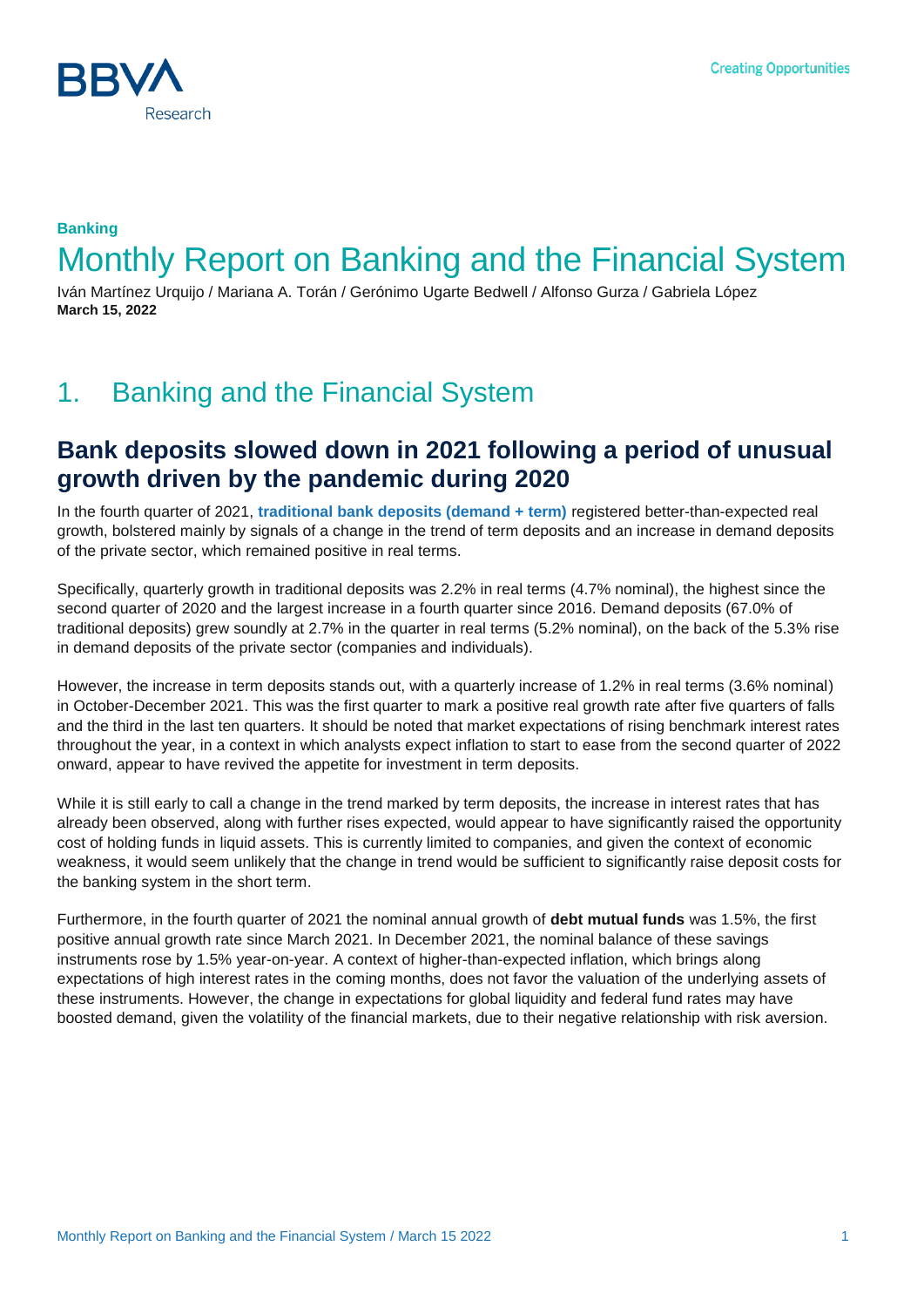

### **At year-end of 2021, bank credit to the non-financial private sector (NFPS) maintained a heterogeneous recovery, and grew 4.9% YoY in nominal figures**

In December 2021, the nominal balance of **[current loans granted by commercial banks to the NFPS](https://www.bbvaresearch.com/publicaciones/mexico-el-complejo-entorno-economico-dificulto-la-recuperacion-de-la-actividad-bancaria/)** grew 4.9% year-on-year (-2.3% in real terms). The increase seen in the past two months was not sufficient to offset the falls observed over the rest of the year, putting the average nominal year-on-year variation at -2.9% for 2021.

In December 2021, the current nominal balance of **consumer loans** grew by 5.1% year-on-year (-2.1% in real terms). In the last quarter of the year, the nominal year-on-year change in the balance of consumer loans remained positive, buoyed up partly by higher inflation. The recovery of the different portfolios within this credit segment was uneven and less than one third of the total went back to exhibiting growth in real terms.

While the recovery in official employment figures indicated a return to pre-pandemic levels, household income appears to be lagging behind due to both the creation of lower paid jobs and the loss of purchasing power caused by higher inflation. This trend, which is linked to precautionary factors associated with the different waves of the pandemic in 2021, was reflected in the intermittent and moderate recovery in consumption, which curbed demand for this type of financing.

In December 2021, the current balance of **business loans** grew for the second consecutive month, marking a nominal year-on-year change of 2.7%, which was more robust than the figure for the immediately preceding month (IPM), when nominal growth was 0.1%. In terms of currency, current loans in local currency (78.3% of the total current balance) saw nominal year-on-year growth of 0.9%, the first positive figure in ten months. Balances in foreign currency rose by 8.9%, the second consecutive month of nominal year-on-year growth and the first to see an improvement in real figures.

December was the second consecutive month to show nominal growth, although a sustained improvement in economic activity and confidence indicators would be required in the coming months for this to translate into real growth on a short-term horizon. In contrast, persistent inflationary pressure could undermine the purchasing power of households to the extent that it could cause changes in consumer trends, which would lead to lower corporate income and could have a negative impact on demand for bank financing by companies, exacerbating the effect of the low levels of private investment seen in the past few months.

Lastly, the nominal year-on-year increase in the current balance of **housing loans** was 10.3% (2.7% in real terms). This increase was larger than in the IPM (9.8%) and the figure reported in December 2020 (8.7%). As for other portfolios making up the loans to the NFPS, if inflation remains high for a long period of time, household purchasing power would be affected to the extent that spending trends could be altered. This change toward increased spending on basic goods and services could affect demand for housing credit and impair the performance of this portfolio.

At year-end 2021, the delinquency rate (NPL ratio) stood at 2.5% for all loans to the NFPS, down from the 2.35% registered in November, although much lower than the figure of 2.92% marked in December 2020. By credit portfolio, the NPL ratio was as follows: consumer, 3.21%; housing, 3.24%; and business, 1.91%.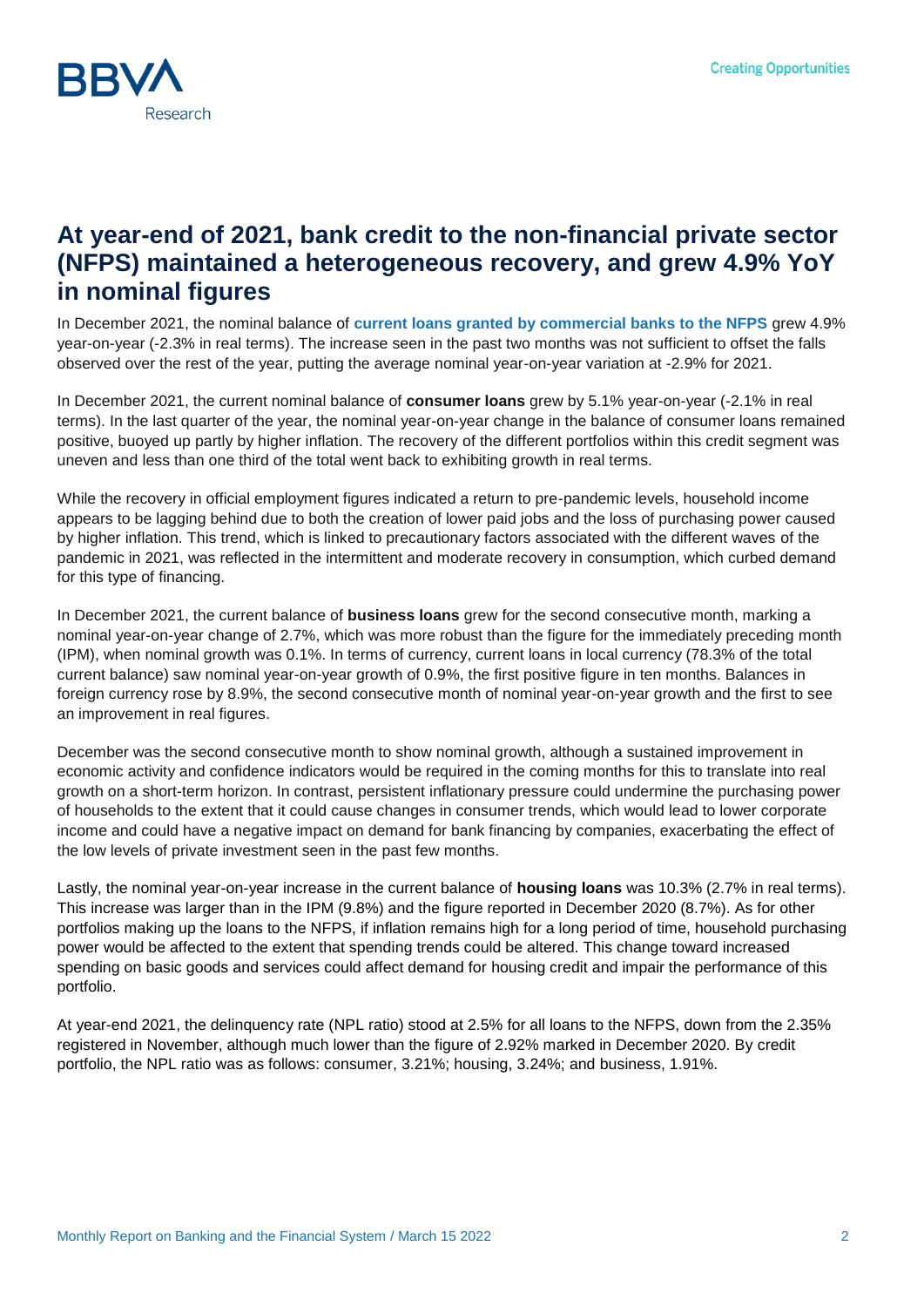

#### **Analysis of the disruptive potential of the crypto-assets market on the financial system: FSB**

In line with other international bodies, the Financial Stability Board (FSB), warned in its [most recent report](https://www.fsb.org/wp-content/uploads/P160222.pdf) of the potential disruptive effect of the crypto-assets market on financial stability.

The main message of the report is to warn that given the fast-evolving nature of the crypto-assets market, a scenario in which they represent a real threat to financial stability is no longer remote. The disruptive capacity of the crypto-assets market is assessed along three dimensions.

The first is the rapid growth in the scale of these markets. At year-end 2021, the capitalization of the crypto-asset market stood at USD 2.6 billion, and while this represents a very small portion of the assets of the global financial system, it should be noted that it increased by 3.5 times during 2021.

The second is its increasing interconnectedness with the traditional financial system. According to this report, systemically important banks and other financial institutions are increasingly willing to play a more active role in, and gain exposures to, crypto-assets as investors or as service providers. The prevalence of more financial products and investment strategies linked to crypto-assets, including through derivatives and leveraged positions, has also increased.

The third dimension refers to the structural vulnerabilities of the crypto-assets market. These include low levels of investor and consumer understanding of how they work, including costs, fees, and resolution mechanisms, among others; uncertainties around the operational resilience of institutions focused on the exchange or investment in crypto-assets; and potential environmental impacts given the energy-intensive consumption of some crypto-assets.

It is important to mention that the scale of the risk represented by crypto-assets is uncertain, as their participants, products and exchange platforms do not operate under regulatory oversight and in some cases do not comply with applicable regulation and law.

### **Despite the ongoing impact of the pandemic on the economy, the risks to the Mexican financial system remain limited**

In February 2022, Banxico published its **[Quarterly Report](https://www.banxico.org.mx/publicaciones-y-prensa/informes-trimestrales/%7B9CE4F0BD-2CE1-0A7C-9A88-7FBFC2411A53%7D.pdf)** for 4Q21. Concerning financing terms for the Mexican economy, the report notes that total financing sources underwent a year-on-year change of -0.7% in real terms at year-end 2021. The rise in domestic financing (3.5%) was substantially lower than the figure of 8.3% posted in 2020 and insufficient to offset the 9.0% drop in foreign financing, the largest in the last 12 years.

Domestic financing remained relatively high, reflecting the accumulation of monetary resources driven by the higher demand for liquidity for precautionary reasons. While demand for liquid instruments remains high, more moderate growth was observed compared to the start of the pandemic. Regarding external financing sources, the decrease in government securities held by the foreign sector stands out, which in December 2021 was 31% lower than in February 2020 (nominal figures). As a result, the proportion of government securities held by the foreign sector fell from 29% to 18% in the same period. In contrast, banks, debt mutual funds and the private sector increased their holdings of these types of instruments.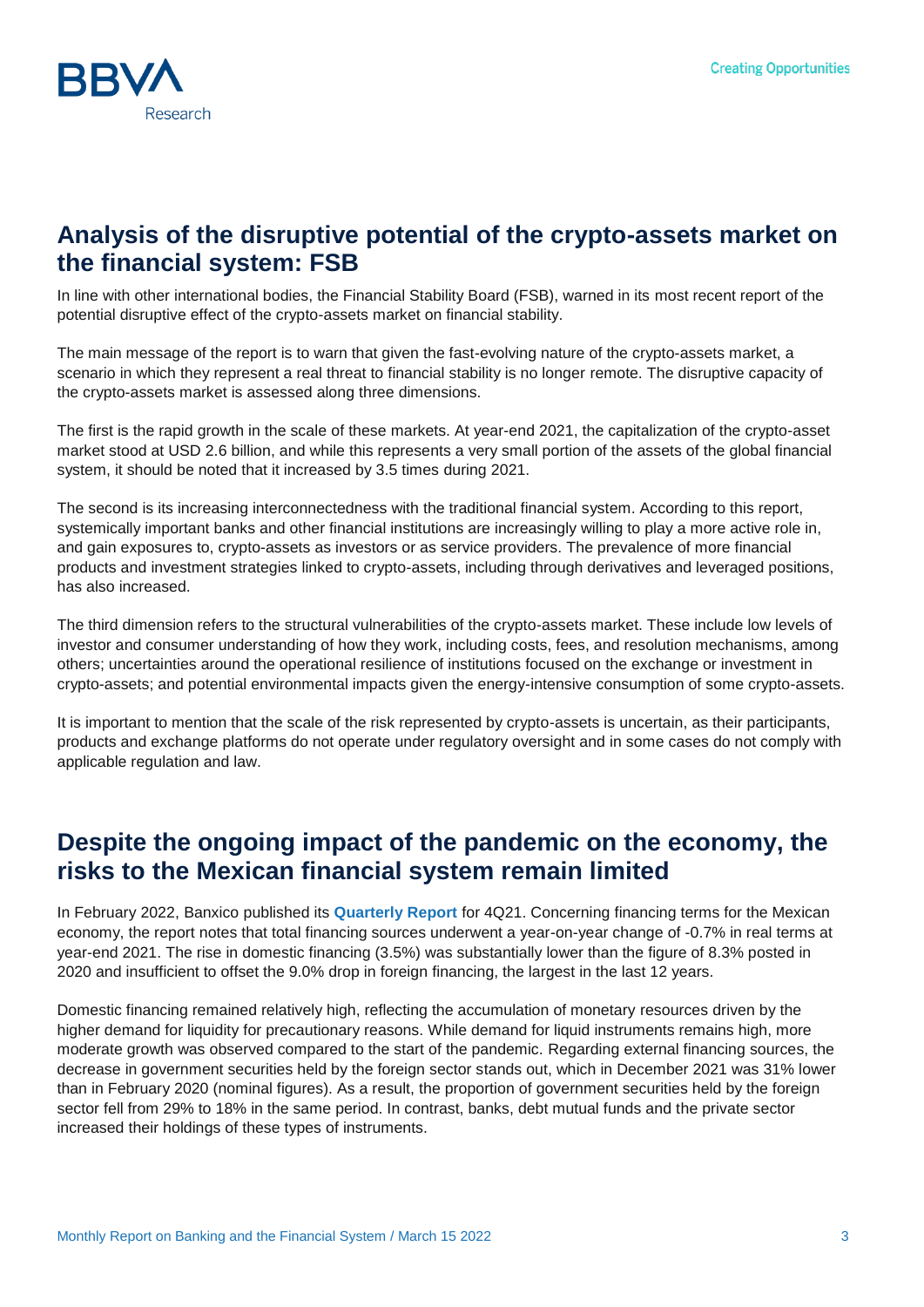

Financial resources in the economy were mainly channeled through the public sector (52% of total flows were taken up by this sector), while flows to the private sector continue to show weakness. In the first case, financing to the public sector registered year-on-year growth of 0.8% in real terms, while the flow of funds to the private sector dropped by 3.9%, marking seven consecutive quarters of decline, although the pace of the fall at year-end 2021 was more moderate than in the previous quarter.

In terms of the stability of the Mexican financial system, the report highlights its solidity, particularly the one of banks, which continue to show capital and liquidity levels that are above minimum regulatory requirements, and, while the risks to the Mexican financial system remain limited, lending has yet to see a strong recovery.

Banxico considers that a key challenge in the future will be maintaining financial stability in a domestic context of stronger lending that is reflected in greater economic growth. Externally, the main challenge for financial stability is the uncertainty associated with the scale of the tightening of global financial conditions, given the adjustments being made to the Fed monetary policy.

### **In Mexico, total financing fell 3.5% year-on-year in real terms in 3Q21, while financial savings dropped 5.6%**

On February 21, 2022, the National Banking and Securities Commission (CNBV) published its **[Report on](https://www.gob.mx/cms/uploads/attachment/file/704831/AFyFeM_sep_2021OK.pdf)  [Financial Savings and Financing in Mexico](https://www.gob.mx/cms/uploads/attachment/file/704831/AFyFeM_sep_2021OK.pdf)**, with data through September 2021. The report highlights that in 3Q21, total financial savings were down by 5.6% year-on-year in real terms, accounting for 99.2% of GDP. Total financing also fell by 3.5% year-on-year in real terms, for an amount equivalent to 100.6% of GDP.

Foreign savings dropped by 14.9% year-on-year in real terms, accounting for 26.3% of GDP in September. Foreign savings received by the public sector stood at 17.3% of GDP, while private sector deposits accounted for 9.1%. The breakdown as a percentage of GDP shows that securities issued abroad accounted for 12.7%, securities issued in Mexico held by foreign residents accounted for 7.1% and loans obtained abroad accounted for 6.5%, similar, but lower, figures to those seen in the previous quarter.

Domestic financial savings fell by 1.6% year-on-year in real terms in 3Q21, accounting for 72.9% of GDP (compared to 71.7% at the end of June). Holdings of fixed income securities and senior bonds (CBFs, 37.3% of GDP) decreased by 0.3% year-on-year in real terms, while deposits held by financial intermediaries (35.6% of GDP) were down by 3.0%. In this segment, most deposits are held by commercial banks (with a balance equivalent to 23.2% of GDP), followed by Infonavit and development banking, accounting for 5.5% and 3.3% of GDP, respectively.

Foreign financing dropped by 14.2% year-on-year in real terms, accounting for 19.2% of GDP, with financing to the private sector (8.5% of GDP) down by 17.0% in real terms and financing to the public sector (10.6% of GDP) down by 11.9%. By type of foreign financing, fixed income securities issued abroad were the equivalent of 12.7% of GDP, while foreign loans accounted for 6.5% of GDP, in line with the figures reported at the close of 2Q21.

Domestic financing balances dropped by 0.5% year-on-year in real terms, to stand at 81.4% of GDP. The breakdown to September reflects an increase in issues of national debt and senior bonds (46.9% of GDP) of 3.8% year-on-year in real terms, while the total loan portfolio (34.5% of GDP) was down by 5.8%. Financing extended to the private sector (36.6% of GDP) was mainly comprised of commercial banking credit (17.8% of GDP), followed by other financial intermediaries (11.4% of GDP), issues of debt and senior bonds (5.6% of GDP) and development banking (1.8% of GDP). More than 92% of financing extended to the public sector (44.8% of GDP) corresponded to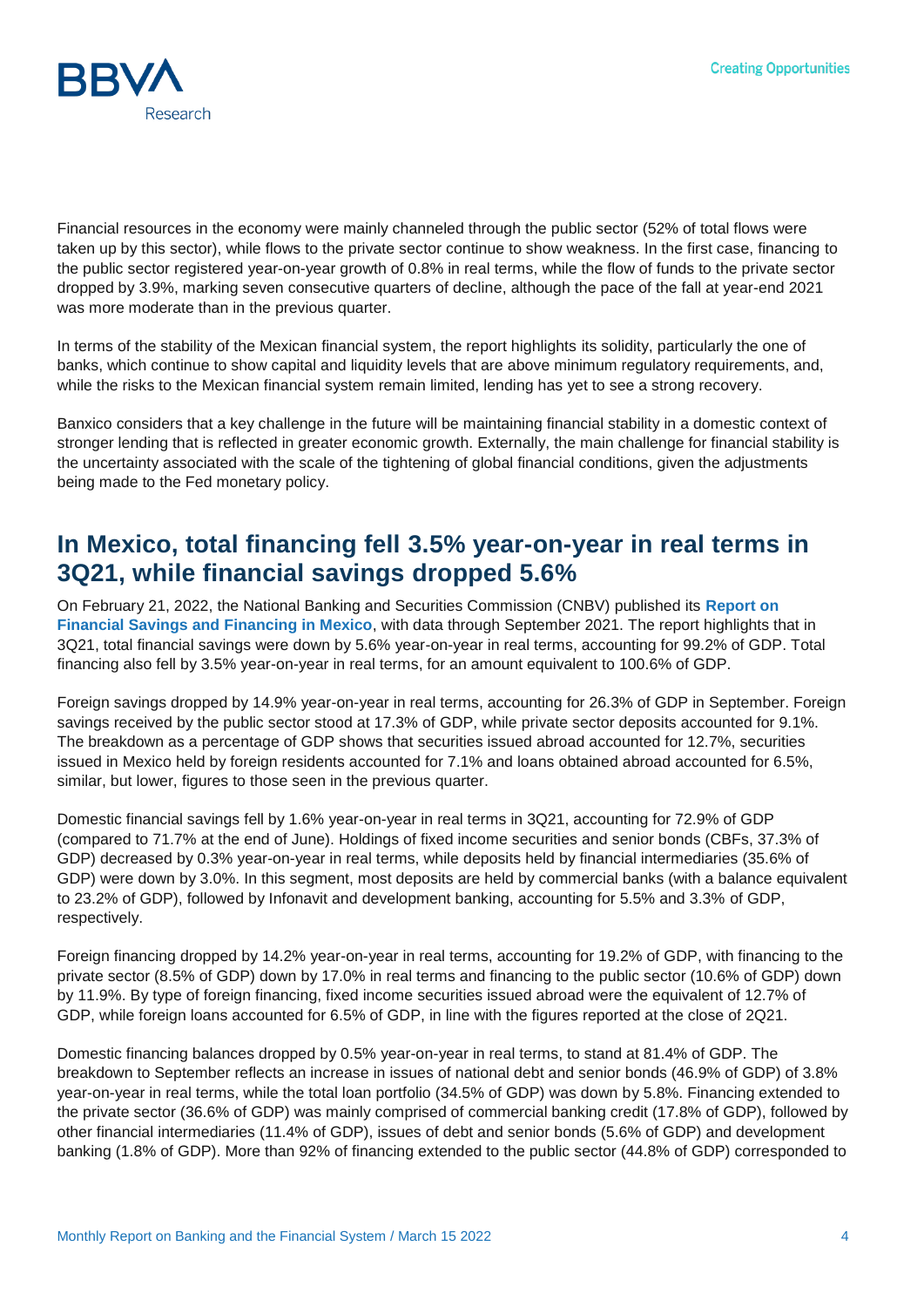

issues of debt and senior bonds (41.3% of GDP), followed by commercial banking credit (2.2% of GDP), development banking (1.2% of GDP) and other intermediaries (0.02% of GDP).

The decrease in foreign financing led to a reduction of 8.8 percentage points (pp) in total financing as a percentage of GDP, and a shift toward domestic sources. The balance of fixed income securities issued abroad fell by 12.7%, while foreign loans to Mexican creditors dropped by 17.2%. While the components of domestic savings also declined, savings from the rest of the world marked a sharper fall, leading to a shift in balances similar to that seen in the financing segment.

# 2. Financial markets

#### **A new equilibrium for risk asset prices seems increasingly distant in the face of the war in Ukraine**

Geopolitical risks materialized in February, further complicating the search for equilibrium in the financial markets. The commercial impact of Russia's invasion of Ukraine and the economic sanctions applied, added uncertainty to an already volatile environment in which the assumption of protracted low interest rates was removed as inflation took off.

For most of February, financial market participants focused on the size of the first federal fund rate hike in March and the date on which the Fed would start to reduce its balance sheet. In particular, as the January's US inflation print came above expectations and given the more restrictive tone adopted by some members of the Federal Open Market Committee.

However, the economic repercussions of Russia's invasion of Ukraine have brought more uncertainty over the direction and scale of the expectations that guide financial asset prices. First, the further rise in commodities prices has pushed up inflation globally. Although the consensus is still for inflation to peak shortly, this could take longer to be observed.

The global commodities benchmark (SPGSCI) gained 7.9% in February in the wake of the rises marked by all its components. Standouts included the 8.3% monthly increase in the energy sub-index and the 7.7% monthly rise in the agricultural prices subindex (Chart 1), given the importance of Russia and Ukraine as grain, oil and gas producers. The Brent oil price rose by 10.7% in February and wheat futures increased by 21.9%.

Furthermore, the search for safe-haven assets after the invasion has led to a **generalized fall in interest rates**. The potential consequences on confidence and economic activity caused by the conflict itself and the sanctions imposed by the West triggered a fall of 17 basis points (bp) in the YTM of the 10Y Treasury bond in the space of only four days. Consequently, it closed February at 1.83%, barely 5 bp higher than at the end of January (Chart 1).

The YTM of the 2Y Treasury bond also fell by 17 bp following the invasion of Ukraine between February 23 and 28, the latter after a 42 bp rise at the start of the month influenced by expectations of the kick-off of rate hikes. At the end of February, the futures market ruled out the possibility of a 50 bp rise in March, although it maintains its expectation for a c.125 bp hike in the federal fund rate in 2022.

Therefore, the slope (2-10Y) of the U.S. curve stood at 39 bp at the close of February, the lowest since April 2020. This decline reflects some concerns regarding the potential effects that current events could have on economic growth and the 9 bp reduction in the real 10Y interest rate in the United States, which ended February at –0.8%.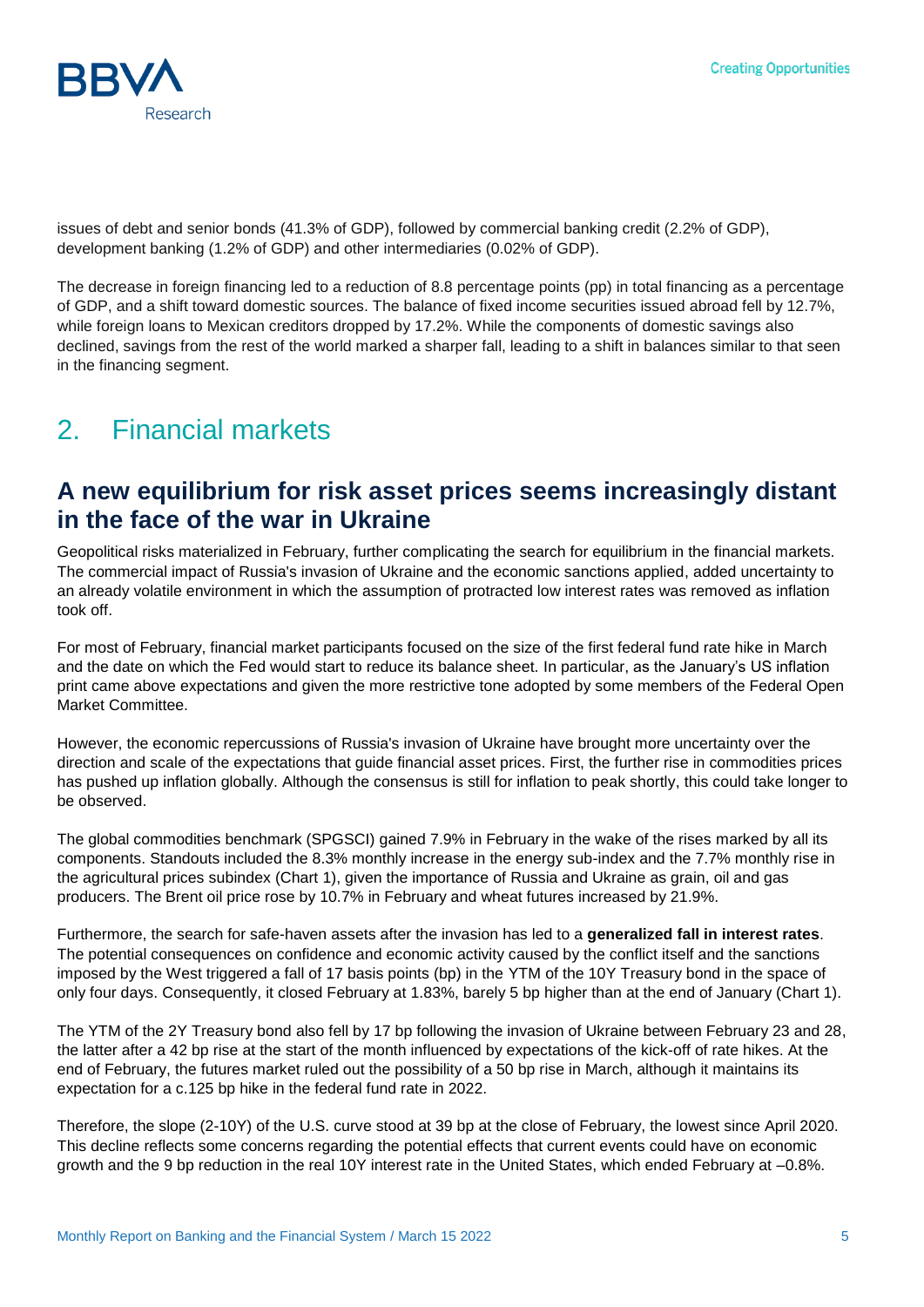

Thus, **the Fed now faces a more complex scenario with higher inflationary pressures and some downside risk for growth** in a context in which lower long-term rates could make it more difficult to tighten financial conditions impairing the monetary policy transmission. Under these circumstances, the measures to reduce its balance sheet by around USD 9 trillion will be at least as relevant for the markets as the increase in interest rates.

These reductions in nominal and real long-term interest rates along with expectations of some market participants that the war would be short-lived, led to gains **on the U.S. stock markets** toward the end of February.

Between February 23 and 28, the S&P500 rose by 3.5%, the Nasdaq was up 5.5% and the Russell 2000 was up 5.3%, outstripping the 2.4% gain by the world stock market benchmark (MSCI World). In Europe, the greater impact of the war led the Euro Stoxx 600 to post a loss of 0.17% in the same period.

However, despite the gains observed at the end of February, the capital losses resulting from higher interest rate expectations for most of the month led the U.S. stock markets to close with losses (Chart 1) for the second month in a row.

The invasion of Ukraine caused a negative performance of the main **Mexican financial assets** at the end of February.

The search for safe-haven assets triggered a sale of fixed rate bonds and hence the YTM of the **10Y Mbono** increased by 8 bp between February 23 and 28, and by 27 bp for the whole month of February (Chart 1). It closed at 7.95% in the month, the highest level since the start of the pandemic.

The **Mexican peso** depreciated by 1.1% between February 23 and 28 on the back of the widespread demand for dollars in the markets. This depreciation was not greater than the appreciation of 1.9% observed in previous weeks and therefore the peso ended February with an appreciation of 0.8% (Chart 1), the fifth largest rise among emerging market (EM) currencies. This put the exchange rate at 20.47ppd at the close of the second month.

It should be noted that despite the risk aversion, some EM currencies were boosted by their country's status as an exporter of commodities. This was the case of the Brazilian real.

Given that the outlook was already complex due to high global inflation, the war between Russia and Ukraine **has made it even more difficult to find a new equilibrium for risk asset prices**.

The balance of inflation risks and economic growth for central banks is more uncertain, which makes it extremely difficult to channel the expectations of market participants, which will have an adverse effect on volatility.

This situation has been exacerbated by the fact that the war is no longer expected to be short-lived and an increasing number of sanctions are being imposed to force the Russian government to withdraw or trigger a movement inside Russia to unseat its leader.

Therefore, the scenarios that factor in a prolonged conflict or even an escalation involving other nations are starting to become more probable, and consequently, the likelihood of stagflation and the sense that risk aversion could increase in the coming weeks.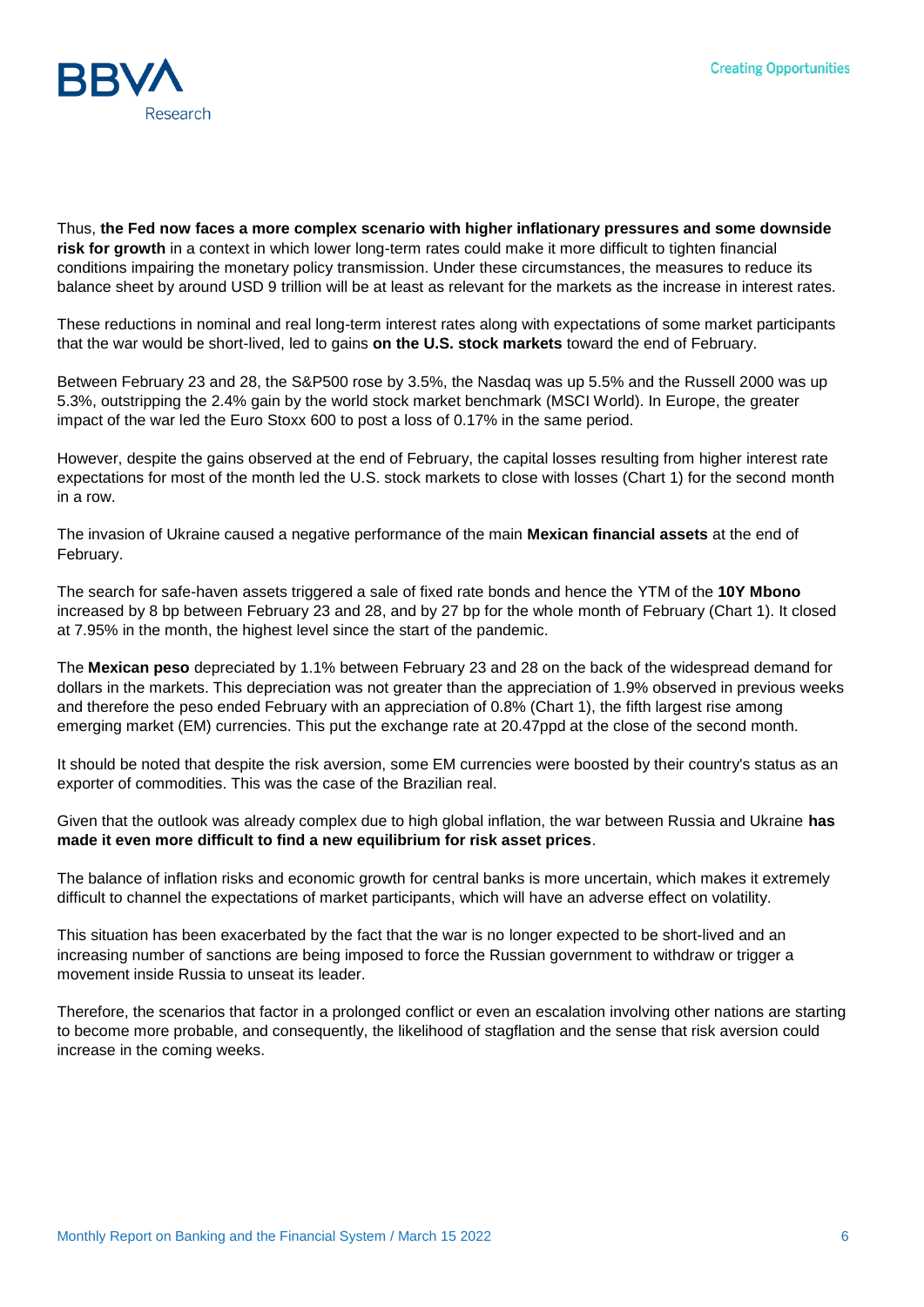



#### Chart 1. **CHANGE IN THE PRICES OF MAIN FINANCIAL ASSETS, FEBRUARY 2022** (% CHG IN LOCAL CURRENCY)

\*JP Morgan Emerging Markets Currency Index. For this index, a reduction (increase) implies a depreciation (appreciation) of a basket of emerging market currencies against the USD. \*\*DXY Index. For this index, a reduction (increase) implies a depreciation (appreciation) of the USD against a basket of developed market currencies.

Source: BBVA Research based on Bloomberg data.

# 3. Regulation

## **Pending publication in the DOF (Diario Oficial de la Federación – Official Gazette of the Mexican Federation)**

#### [16.02](http://gaceta.diputados.gob.mx/PDF/65/2022/feb/20220215-V.pdf) **Draft reform of the Credit Institutions' Law**

The purpose of the reform is to ensure that the natural and legal persons included on the Restricted Persons list have the right to be heard. It assigns credit institutions the responsibility of informing individuals that they have been included on this list.

The draft reform was approved with amendments by the Senate and sent to the Chamber of Deputies from where it will be passed on to the Executive for publication in the DOF.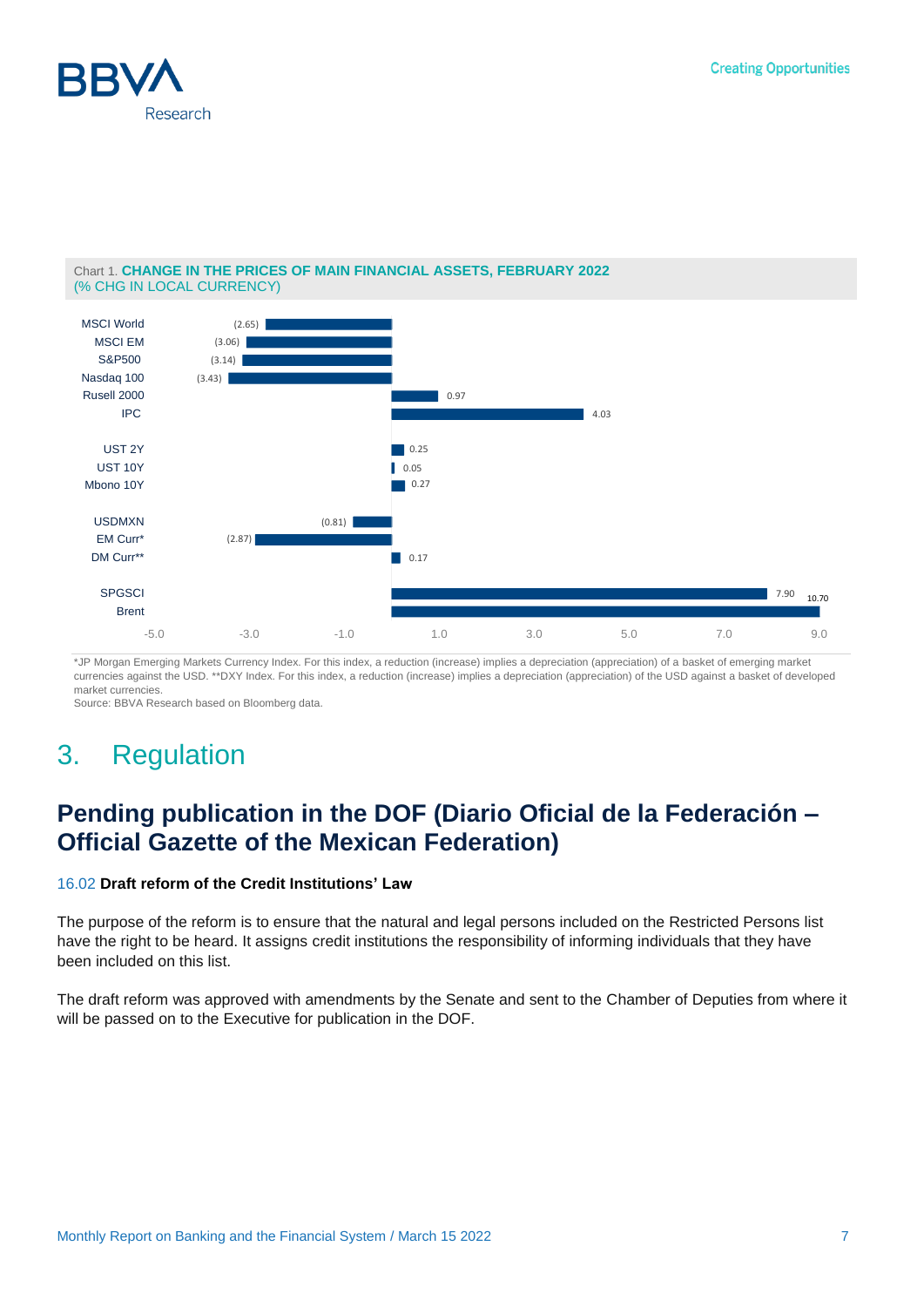

## **Publications in the DOF**

[01.03](http://www.dof.gob.mx/nota_detalle.php?codigo=5644132&fecha=01/03/2022) **Resolution amending the general provisions on liquidity requirements for commercial banking institutions.** The resolution allows credit institutions to exclude the variations observed in March 2020 in the calculation of contingent outflow related to transactions with derivative financial instruments (*Look Back Approach*), and for establishing the eligibility of the securities that can be used as Group level II liquid assets. This is in line with the exemptions to the "General provisions for liquidity requirements for commercial banking institutions" that were published on April 14, 2020 to address the pandemic.

Also, the terminology used in the "General provisions for credit institutions" amended through the Resolution published in the DOF on March 13, 2020, has also been standardized to update the accounting criteria under IFRS 9.

[03.03](http://www.dof.gob.mx/nota_detalle.php?codigo=5644451&fecha=03/03/2022) **Resolution that reforms and adds to the General provisions referred to in article 115 of the Credit Institutions' Law.** This allows credit institutions to open level II accounts for refugees and repatriated Mexicans, through documents accrediting their legal status.

It includes prepaid cards in national currency for foreigners, requiring banks offering these cards to establish mechanisms to monitor their purchases and the topping up of funds.

It also enables credit institutions to share information, through a platform, with regard to: (i) prior history or known activity of customers and users; (ii) statistical data about their customers and users from unusual transaction reports and 24 hour reports; (iii) reports on internal operations of concern, and (iv) circumstances taken into account when reporting the unusual transactions or operations of concern.